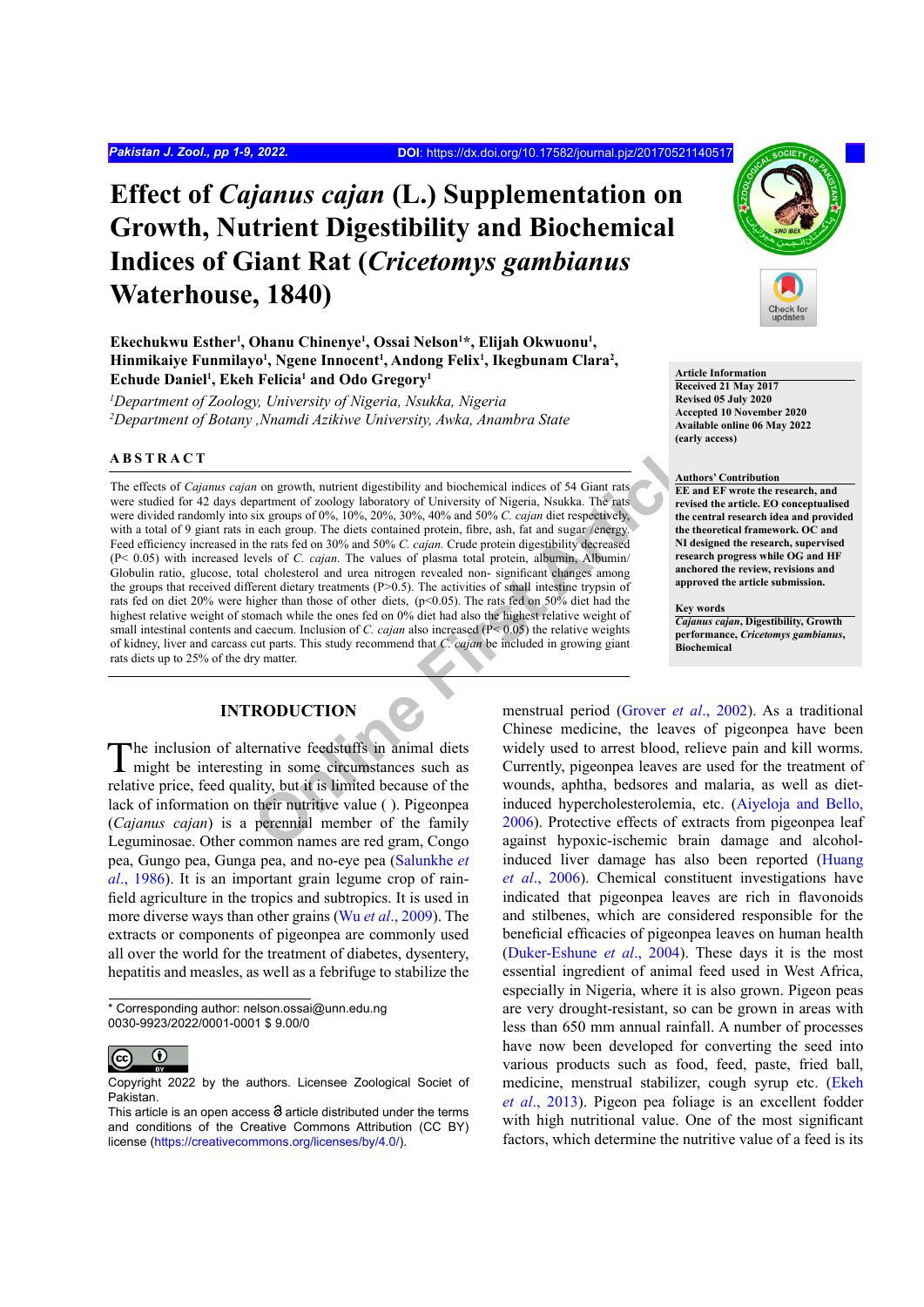digestibility.

Dietary protein, fibre and sugar levels are the three most important factors which affect giant rat growth performance, without neglecting moisture content, ash and fat levels. As a result, an attempt should be directed to detect the exact levels of protein, fibre and sugar without lowering the giant rat growth performance. The nutritional requirements for giant rats in various production functions (feeding, growth and digestibility) are limited [\(Yassein](#page-8-2) *et al*., [2011](#page-8-2)). Crude protein (CP) is the most common unit used to express nitrogen requirements and the nutritive value of feedstuffs. The dietary CP requirement of growing giant rats is about 15.5% (Carlos and [Wiseman,](#page-7-4) 2010). The sugar concentration of giant rat diets varies widely. It has been reported that dietary CP contents of around 140 g kg-1 do not impair growth performance if the digestible protein (DP): digestible sugar ratio is maintained around 9.5-10 g MJ-1 and the amino acid supply is adequate (Carlos and [Wiseman,](#page-7-4) 2010). On the other hand, an excess of protein content related to sugar increases environmental pollution (Carlos and Wiseman, 2010). Several studies (Carlos and [Wiseman,](#page-7-4) 2010; Liu *et al*., 2012) have also observed that a reduction in dietary protein content or the use of highly DP sources decreases ileal protein flow and reduces the proliferation of pathogens and mortality during the fattening period.

Fibre plays a major role in the regulation of rate of passage of digesta, the control of gut flora and the maintenance of intestinal mucosa integrity (Carlos and [Wiseman,](#page-7-4) 2010). It has also been observed that fibre is essential in the maintenance of gut health, stimulation of gut motility (insoluble fibre only), and reducetion of fur chewing (Irlbeck, 2001). Low-fibre diets result in gut hypomotility, reduced caecotrophe formation, and prolonged retention time in the hindgut (Irlbeck, 2001). Some investigators (De Blas *et al*., 1999; Liu *et al*., 2012) suggested increasing fibre level in giant rat diets in order to reduce gut disease. Many works have been done on digestibility, feed acceptance and growth performance on rabbit and other animal models (Liu *et al*., 2012), but there`s dearth of information on growth performance, nutrient digestibility and biochemical indices of giant rats. Hence the present study has investigated the response of giant rats to different protein, fibre and sugar levels on growth performance, digestibility level and the development of digestive organs in growing giant rats.

## **MATERIALS AND METHODS**

## *Collection and preparation of* C. cajan *feed*

Pigeon pea (*C. cajan*) collected from the feed processing unit of the Department of Food Science and

Technology, University of Nigeria, Nsukka was sun-dried for 3 days, then oven-dried and ground in a hammer mill. The contents of crude protein (CP), crude fibre (CF), sugar, moisture, ash and fat were 31.08, 5.68, 63.29, 8.10, 2.50 and 3.35 mg/g dry matter, respectively. A basal diet was formulated with three other diets by substituting 10, 20,30, 40 and 50% of the diet with pigeon pea ([Table I\)](#page-1-0).

<span id="page-1-0"></span>**Table I. Ingredients and composition of experimental diets.**

| dietary CP requirement of growing                                                                              | <b>Ingredients</b>                                                                                                              | Levels of <i>Cajanus cajan</i> feed in diets (%) |             |         |                   |             |       |
|----------------------------------------------------------------------------------------------------------------|---------------------------------------------------------------------------------------------------------------------------------|--------------------------------------------------|-------------|---------|-------------------|-------------|-------|
| 6 (Carlos and Wiseman, 2010). The                                                                              |                                                                                                                                 | $\bf{0}$                                         | 10          | 20      | 30                | 40          | 50    |
| giant rat diets varies widely. It has                                                                          | Soya bean                                                                                                                       | 18.0                                             | 17.0        | 16.0    | 15.0              | 14.0        | 13.0  |
| ry CP contents of around 140 g $kg^{-1}$                                                                       | Pigeon pea                                                                                                                      | 0.0<                                             | 21.0        | $-19.0$ | 18.0              | 17.0        | 16.0  |
| erformance if the digestible protein<br>ratio is maintained around 9.5-10                                      | Blood meal                                                                                                                      | 2.0 <sub>2</sub>                                 | 2.0         | 2.0     | 2.0               | 2.0         | 2.0   |
| acid supply is adequate (Carlos                                                                                | Maize                                                                                                                           | 45.0                                             | 45.0        | 45.0    | 45.0              | 45.0        | 45.0  |
| On the other hand, an excess of                                                                                | wheat bran                                                                                                                      | 28.6                                             | 20.5        | 16.7    | 13.8              | 11.6        | 8.8   |
| I to sugar increases environmental                                                                             | Bone meal                                                                                                                       | $1.0\,$                                          | 1.0         | 1.0     | 1.0               | 1.0         | 1.0   |
| Wiseman, 2010). Several studies                                                                                | Salt                                                                                                                            | 0.2                                              | 0.2         | 0.2     | 0.2               | 0.2         | 0.2   |
| $2010$ ; Liu <i>et al.</i> , $2012$ ) have also<br>tion in dietary protein content or                          | Premix                                                                                                                          | 0.3                                              | 0.3         | 0.3     | 0.3               | 0.3         | 0.3   |
| ources decreases ileal protein flow                                                                            | Composition (%)                                                                                                                 |                                                  |             |         |                   |             |       |
| eration of pathogens and mortality                                                                             | Dry matter                                                                                                                      | 69.0                                             | 69.8        | 69.6    | 70.4              | 70.8        | 71.2  |
| .iod.                                                                                                          | Crude protein                                                                                                                   |                                                  | 18.51 18.60 | 18.68   |                   | 18.76 19.15 | 19.18 |
| ujor role in the regulation of rate                                                                            | Crude fibre                                                                                                                     |                                                  | 13.18 11.65 | 10.88   | 10.14 10.08 10.00 |             |       |
| the control of gut flora and the<br>nal mucosa integrity (Carlos and                                           | Gross energy/sugar 11.34 10.39 10.45 10.50 10.48 10.50<br>(MJ/g)                                                                |                                                  |             |         |                   |             |       |
| is also been observed that fibre is<br>enance of gut health, stimulation<br>ble fibre only), and reducetion of | Animals and diets<br>A total of 54 male giant rats (Cricetomys                                                                  |                                                  |             |         |                   |             |       |
| 2001). Low-fibre diets result in<br>uced caecotrophe formation, and<br>me in the hindgut (Irlbeck, 2001).      | gambianus) with mean body weight $0.81 \pm 0.09$ kg were<br>used in this study. The rats were divided randomly into             |                                                  |             |         |                   |             |       |
| E Blas <i>et al</i> $\left(1999 \cdot 1\right)$ in <i>et al</i> $\left(2012\right)$                            | six diet feeding groups $viz.$ , 0, 10, 20, 30, 40 and 50% with<br>each group having 3 replicate of 3 rats each. The diets were |                                                  |             |         |                   |             |       |

#### *Animals and diets*

A total of 54 m a le giant rats (Cricetomys *gambianus*) with mean body weight 0.81±0.09kg were used in this study. The rats were divided randomly into six diet feeding groups *viz*., 0, 10, 20, 30, 40 and 50% with each group having 3 replicate of 3 rats each. The diets were formulated with protein, fibre and sugar/energy according to the requirements of growing giant rats, as in growing rabbits (Carlos and [Wiseman,](#page-7-4) 2010). During the trials, the giant rats were housed in a closed and ventilated building in which the minimum and maximum temperatures were 15 and 28 °C respectively and the relative humidity ranged from 50% to 65%. A cycle of 12 h from 6:30 to 18:30 of light and 12 h of darkness was used throughout the trial.

#### *Experimental procedures*

Experimental period lasted for 42 days that is 7-days acclimatization period followed by a 35-days experimental period. Body weight, weight gain and feed/ gain (F/G) ratio were measured weekly following the method of Li *et al*[. \(2002\)](#page-7-6). After the experimental period, 3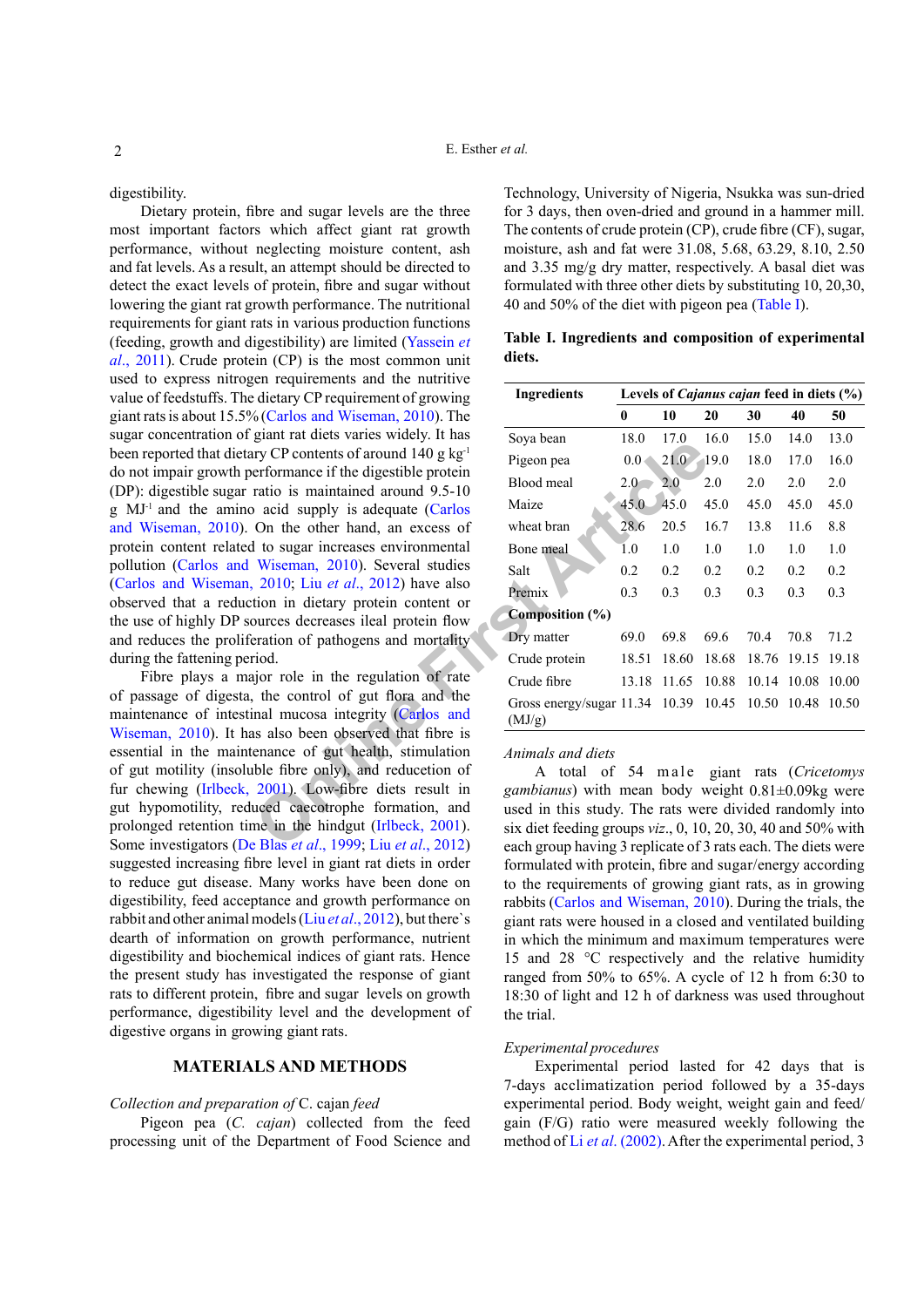giant rats from each group were slaughtered following the method of Zhang *et al*[. \(2011\)](#page-8-3), and the weight of stomach, small intestine, caecum and their contents were measured. The activities of small intestine amylase, trypsin and lipase in giant rats were measured using the kits following the instruction (Nanjing jiangcheng Bioengineering Institute, China). Blood samples were collected from marginal ear vein of each treatment into heparinized tubes to determine some biochemical and hormonal studies following the method of Zhang *et al*[. \(2011\)](#page-8-3). The biochemical parameters such as total protein, albumin, albumin/globulin ratio, glucose, total cholesterol and urea nitrogen (UN) were measured using kits according to the instruction (Nanjing jiangcheng Bioengineering Institute, China).

#### *Assessment of growth performance parameters*

The weight gain and specific growth rate (SGR) were calculated. SGR was calculated using SGR=logw<sub>2</sub> $logw_1 + T_2 - T_1$  x 100/1, where W<sup>2</sup>=weight at time T<sup>2</sup> (days),  $W<sup>1</sup>=$ weight at timeT<sup>1</sup> (days) (Brown, 1975).

**Example 1** and specific good and the giant material and specific growth rate (SGR)<br>
was calculated using SGR=logw<sub>2</sub><br>
was calculated using SGR=logw<sub>2</sub><br>
was calculated using SGR=logw<sub>2</sub><br>
was coltained by subtracting the<br> The feed intake was obtained by subtracting the quantity of feed remaining from the quantity of feed given for each day ([Ingweye, 2015\)](#page-7-8). The feed conversion ratio (FCR) was obtained by measuring the amount of feed consumed per unit weight gained (Ingweye, 2015). The feed efficiency ratio (FER) was determined as weight gain (b)/Feed intake (a), where feed intake (a)= feed eaten by the rat on a matter basis, weight gain(b)= a weight increase on dry matter basis (Ingweye, 2015). The apparent nutrient digestibility coefficients (ANDC) were calculated as described by [Obun and Ayanwale \(2006\):](#page-7-9)

$$
ANDC = \frac{\text{Nutrient in feed} - \text{Nutrient in faces}}{\text{Nutrient in feed}} \times \frac{100}{1}
$$

The cost benefit of *C. gambianus* was estimated using weight gain and specific growth rate against management and construction cost. The cost of feeding the rat was computed using [\(Lipton and Harnel, 2004](#page-7-10)):

 $C_{\text{feed}}$  = PxWaxFCR/1-[0.5(1-S)]

where  $C_{\text{feed}}$  is cost contribution of feed to produce a pound of giant rat, P is per pound price of giant rat, Wa is weight added from purchase of immature giant rats to mature size (mature size- immature giant rat weight), FCR is feed conversion ratio and S is percentage of giant rat surviving from immature to mature size.

Cost of stocking the different groups of rat was computed using:  $C_{\text{seed}} = P_{\text{feed}}/W \times S$  ([Lipton and Harnel,](#page-7-10) [2004\)](#page-7-10).

where  $C_{\text{seed}}$  is cost of contribution for producing a pound of giant rat, P<sub>feed</sub> is purchase price of feed (*Cajanus cajan* grain), W is average weight of matured giant rats, S is percentage of rats surviving from immature to matured size.

Management cost was computed using [\(Lipton and](#page-7-10)

# [Harnel, 2004\)](#page-7-10):  $C_{\text{variable}} = C_{\text{seed}} \times C_{\text{feed}}$

#### *Blood analysis and carcass trait measurement*

Three rats per treatment were selected and bled before the morning feeding in the last week of the experiment. About 5 ml of blood was immediately collected from each giant rat into sample bottles containing Ethylene Diamine Tetra-acetic acid (EDTA) as anti-coagulant and into other bottles without EDTA for serum metabolites. The blood was analysed for haemoglobin, red blood cell, white blood cell, total protein, albumin, urea, creatinine, cholesterol, serum glutamic oxaloacete transaminase (SGOT) and serum glutamic pyruvic transaminase (SGPT). The blood chemistry data were obtained according to procedures reported by [Onifade and Tewe \(1993\)](#page-8-4) and Onifade *et al*[. \(1999\).](#page-8-5)

At the end of the feeding period, feed was withheld overnight and the giant rats slaughtered. The weights of the cut parts *viz*., hind and fore limbs, lumbar region, thoracic region and breast were determined, as well as the weights of the liver, kidneys, heart and lungs.

#### *Carcass sensory evaluation*

Lumbar region and hind limb muscle were evaluated one week after slaughtering. Frozen meat was thawed with the bone intact. The meat was cooked at 170 °C in a conventional preheated gas oven for 20 mins. Cooked meat was removed from the oven, allowed to cool for 10 mins, deboned and muscles cubed A modified scoring scale was employed in assessing the meat [\(Williams and](#page-8-6) Damron, 1998).

#### *Statistical analysis*

Data collected were subjected to analysis of variance, (Daniels, 1995). When analysis of variance indicated significance for treatment effects, specific differences between means were detected by the New Duncan Multiple range test (Duncan, 1955).

## **RESULTS**

*Growth performance of rats fed* Cajanus cajan *supplemented diet*

The growth performance of the giant rats fed *C. cajan* supplemented diet are shown in [Table II.](#page-3-0) The only observed significant changes were on the final weight and feed efficiency ratio for the duration of the study.

From the graph on the progressive percentage weight, the percentage weight gain of the giant rats increased arithmetically from the first week to the last week for all the experimental units [\(Fig. 1](#page-3-1)). The weight of the giant rats fed supplemented diet however, improved much higher than the control ( $p \le 0.05$ ). All the groups fed graded *C*. *cajan* supplemented diet had gained significantly more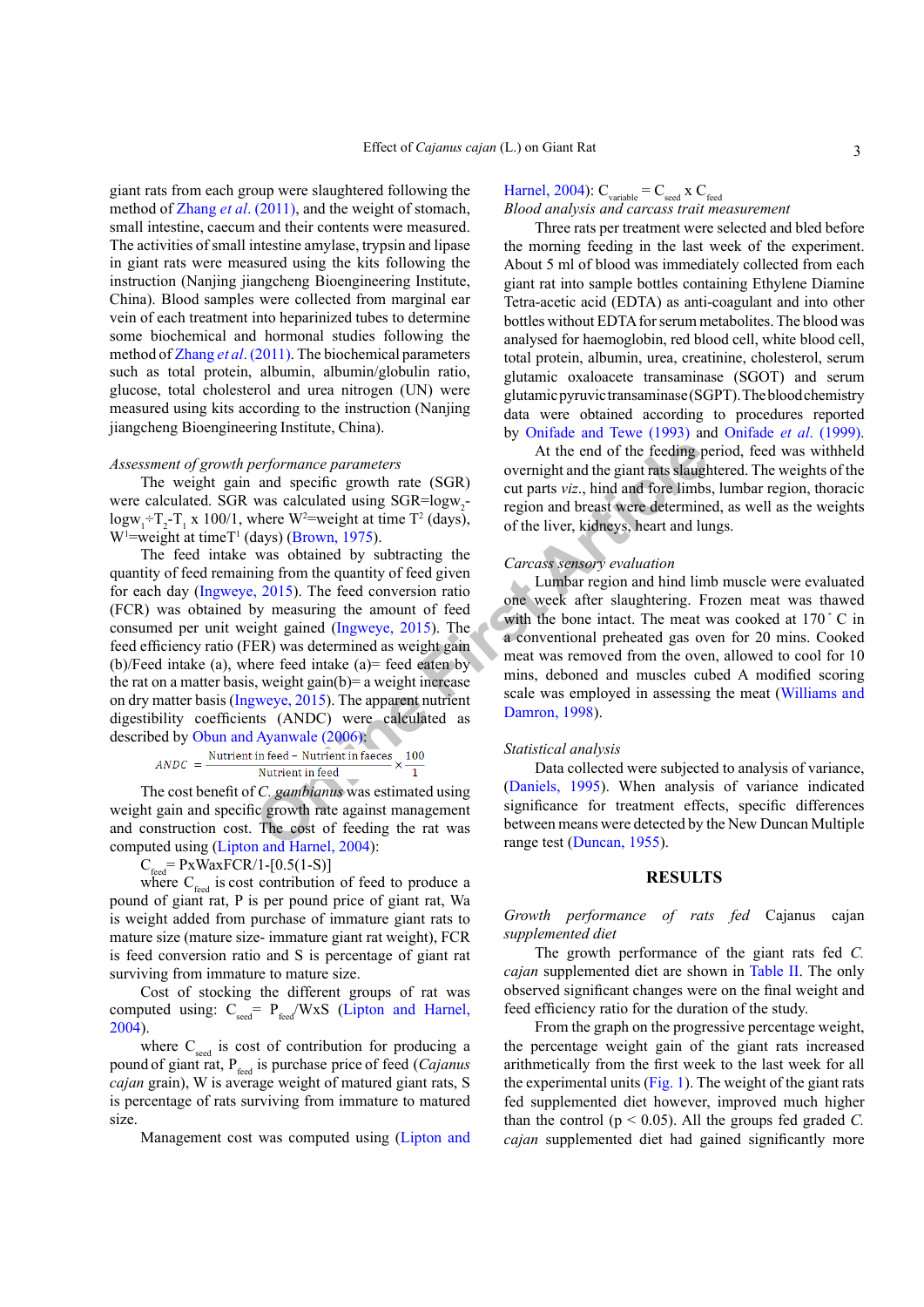weight than the control ( $p < 0.05$ ).

From the 7<sup>th</sup> day after feeding with *C. cajan* supplemented diet to the  $42<sup>nd</sup>$  day, the FCR of all the G. rats fed *C. cajan* were significantly lower than that of the control ( $p < 0.05$ ) [\(Fig. 2\)](#page-3-2).



<span id="page-3-1"></span>Fig. 1. Progressive change in percentage weight gain of rats fed *Cajanus cajan* supplemented diet. † All groups are significantly higher than control. All significant level at p  $< 0.05$ .



<span id="page-3-2"></span>Fig. 2. Progressive change in feed conversion ratio of rats fed *Cajanus cajan* supplemented diet. FCR is feed conversion ratio. ‡All significantly lower than control. All significant level at  $p < 0.05$ .

The feed efficiency ratio (FER) of the giant rats had the same pattern as the percentage weight gain for the duration of the study; The FCR increased progressively in all the experimental units from the first to the last week of the study ( $p < 0.05$ ) ([Fig. 3](#page-3-3)).

## *The digestibility coefficients of the giant rats fed* C. cajan *supplemented diet*

 The digestibility coefficient for protein, carbohydrate/ sugar and fibre were in descending order and each value was significantly different from the other ( $p < 0.05$ ) ([Table III\)](#page-4-0).



<span id="page-3-3"></span>Fig. 3. Progressive change in feed efficiency ratio of giant rats fed Cajanus cajan supplemented diet. FER = feed efficiency ratio. \*\*\*All the graded percentages of C. cajan were significantly higher than control.† All significant level at  $p < 0.05$ .

#### *Blood biochemical parameters*

No differences (P> 0.05) were observed among the dietary groups for enzyme activities (SGPT, SGOT) and other blood metabolites except in cholesterol, which increased (P<0.05) with *C. cajan* inclusion in diets [\(Table IV](#page-4-1)).

The result of protein profile, glucose, total cholesterol, UN level and enzyme activities of giant rats in all groups were presented in [Table](#page-4-2) V.

<span id="page-3-0"></span>**Table II. Growth performance of the giant rats feed** *C. Cajan* **supplemented diet.**

| <b>Parametrs</b>      | Level of <i>C. cajan</i> in meal percentage |                  |                  |                  |                                     |                   |  |  |  |
|-----------------------|---------------------------------------------|------------------|------------------|------------------|-------------------------------------|-------------------|--|--|--|
|                       | $\bf{0}$                                    | 10               | 20               | 30               | 40                                  | 50                |  |  |  |
| Initial weight $(g)$  | $70.5 \pm 1.23$                             | $70.22 \pm 3.48$ | $70.62 \pm 3.25$ | $61.30 \pm 1.70$ | $66.72 \pm 0.45$                    | $64.00\pm3.65$    |  |  |  |
| Final weight $(g)$    | $71.55 \pm 1.22$                            | $75.02\pm3.62$   | $76.56 \pm 2.37$ | $78.25 \pm 2.07$ | $82.13 \pm 0.60$                    | $83.66 \pm 35.64$ |  |  |  |
| Weight gain $(g)$     | $10.17\pm0.832$                             | $15.07 \pm 0.31$ | $15.17\pm1.15$   | $16.17\pm0.70$   | $14.36\pm0.61$                      | $16.81 \pm 0.40$  |  |  |  |
| Weight gain $(\% )$   | 15.55                                       | 15.65            | 15.64            | 15.66            | 15.64<br>$1878.50 \pm 0.00$ ? 15.67 |                   |  |  |  |
| Food intake $(g)$     | $178.50\pm0.00$                             | 178.50±0.00      | $178.50\pm0.00$  | $178.50\pm0.00$  | 1878.50±0.00                        | $178.50\pm0.00$   |  |  |  |
| Food conversion ratio | $10.25 \pm 0.37$                            | $7.73 \pm 0.48$  | $8.12 \pm 1.02$  | $8.01 \pm 0.38$  | $8.12 \pm 1.08$                     | $8.40\pm0.63$     |  |  |  |
| Food efficiency ratio | $0.12\pm0.006$                              | $0.17 \pm 0.004$ | $0.18 \pm 0.008$ | $0.21 \pm 0.008$ | $0.22 \pm 0.009$                    | $0.24 \pm 0.006$  |  |  |  |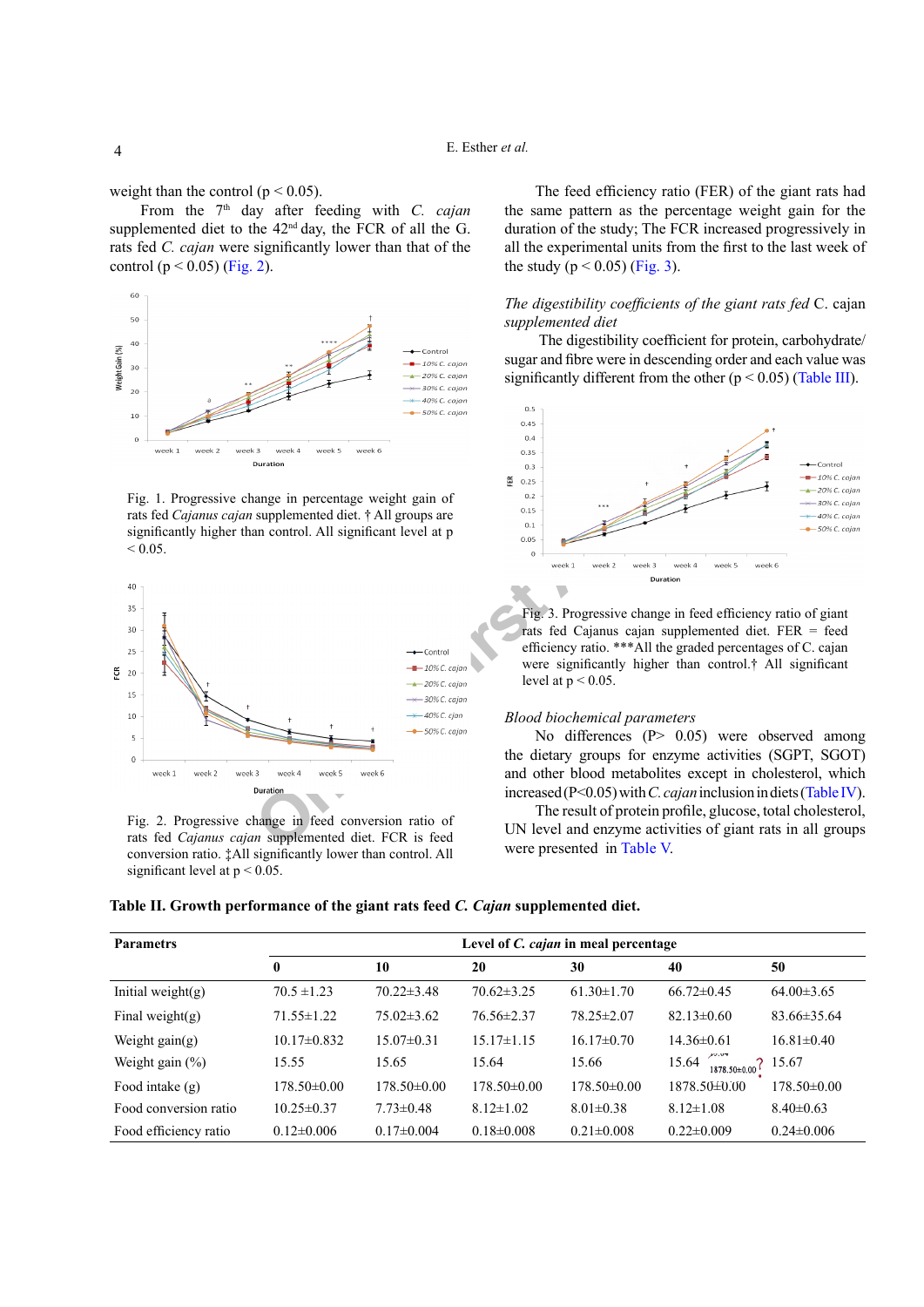<span id="page-4-0"></span>

|             | Table III. Performance and apparent nutrient digestibility of giant rats fed increasing levels of C. cajan diet (Mean |  |  |  |
|-------------|-----------------------------------------------------------------------------------------------------------------------|--|--|--|
| $\pm$ SEM). |                                                                                                                       |  |  |  |

| <b>Nutrients</b>  | Levels of C. cajan in diets $(\% )$ |                  |                  |                  |                  |                  |  |  |  |  |
|-------------------|-------------------------------------|------------------|------------------|------------------|------------------|------------------|--|--|--|--|
|                   |                                     | 10               | 20               | 30               | 40               | 50               |  |  |  |  |
| Crude protein     | $58.03\pm0.57$                      | $53.25 \pm 0.98$ | $52.58 \pm 1.00$ | $50.64 \pm 0.80$ | $48.67\pm0.64$   | $40.98 \pm 0.74$ |  |  |  |  |
| CHO/sugar extract | $64.51\pm0.37$                      | $62.84\pm0.42$   | $60.21 \pm 0.54$ | $58.80\pm0.32$   | $59.89 \pm 0.88$ | $56.68\pm0.97$   |  |  |  |  |
| Crude fibre       | $45.96\pm1.47$                      | $38.89 \pm 1.20$ | $34.26 \pm 1.37$ | $31.60 \pm 1.40$ | $29.21 \pm 1.25$ | $21.89 \pm 1.45$ |  |  |  |  |
| Fat extract       | $3.52\pm0.54$                       | $4.47\pm0.50$    | $5.62 \pm 0.67$  | $6.53 \pm 0.57$  | $8.46 \pm 0.79$  | $8.69 \pm 0.59$  |  |  |  |  |

Values as mean  $\pm$  S.E. Values with different alphabet superscript in a column were significantly different at  $p < 0.05$ .

## <span id="page-4-1"></span>Table IV. Mean values (with SEM) of blood biochemical indices of Giant rats fed increasing levels of *C. cajan.*

| <b>Biochemical indices</b>                                                                                                                                                                                                                                                                                                                |                   |                           | Levels of C. cajan in diets $(\% )$ |                    |                    |                    |
|-------------------------------------------------------------------------------------------------------------------------------------------------------------------------------------------------------------------------------------------------------------------------------------------------------------------------------------------|-------------------|---------------------------|-------------------------------------|--------------------|--------------------|--------------------|
|                                                                                                                                                                                                                                                                                                                                           | $\mathbf{0}$      | 10                        | 20                                  | 30                 | 40                 | 50                 |
| Haemoglobin $(g/100ml)$                                                                                                                                                                                                                                                                                                                   | $11.00 \pm 3.00$  | $13.20 \pm 0.20$          | $12.70 \pm 0.40$                    | $13.60 \pm 0.40$   | $13.67 \pm 0.50$   | $13.80 \pm 0.40$   |
| Red blood cell $(mil/mm3)$                                                                                                                                                                                                                                                                                                                | $3.00 \pm 0.50$   | $3.70 \pm 0.50$           | $3.50 \pm 0.22$                     | $4.00 \pm 0.50$    | $4.01 \pm 1.01$    | $4.17 \pm 1.03$    |
| White blood cells $(no/mm^3)$                                                                                                                                                                                                                                                                                                             | $4100 \pm 90.0$   | $5000 \pm 90.0$           | $4100 \pm 40.0$                     | $4300 \pm 140$     | $4500 \pm 138$     | $4500 \pm 140$     |
| Total protein (mg/100ml)                                                                                                                                                                                                                                                                                                                  | $47.00 \pm 1.00$  | $58.00 \pm 4.00$          | $55.00 \pm 4.00$                    | $60.00 \pm 2.00$   | $58.00\pm4.00$     | $60.00 \pm 4.00$   |
| Albumin (mg/100ml)                                                                                                                                                                                                                                                                                                                        | $24.00 \pm 0.05$  | $30.00 \pm 2.00$          | $29.00 \pm 0.05$                    | $31.00 \pm 1.00$   | $30.00 \pm 1.00$   | $31.00 \pm 1.00$   |
| Urea $(mg/100ml)$                                                                                                                                                                                                                                                                                                                         | $18.00 \pm 4.00$  | $23.00 \pm 1.00$          | $22.00 \pm 2.00$                    | $24.00 \pm 3.00$   | $25.00 \pm 1.00$   | $26.00 \pm 2.00$   |
| Creatinine (mg/100ml)                                                                                                                                                                                                                                                                                                                     | $1.20 \pm 0.10$   | $1.25 \pm 0.10$           | $1.30 \pm 0.10$                     | $1.40 \pm 0.20$    | $1.44 \pm 0.11$    | $1.50 \pm 0.12$    |
| Cholesterol (mg/100ml)                                                                                                                                                                                                                                                                                                                    | $155.00 \pm 0.50$ | $177.00^{\circ} \pm 1.00$ | $178.00b\pm 0.50$                   | $198.00* \pm 1.00$ | $202.00* \pm 2.00$ | $204.004 \pm 2.00$ |
| SGOT (IU/litre)                                                                                                                                                                                                                                                                                                                           | $26.00 \pm 0.50$  | $28.00 \pm 1.00$          | $27.00 \pm 1.00$                    | $28.00 \pm 0.50$   | $27.00 \pm 0.50$   | $28.00 \pm 0.50$   |
| SGPT (IU/litre)                                                                                                                                                                                                                                                                                                                           | $25.00 \pm 1.00$  | $26.00 \pm 1.00$          | $26.00 \pm 0.50$                    | $27.00 \pm 0.50$   | $26.00 \pm 0.50$   | $28.00 \pm 1.00$   |
| abc: Mean values in row without letter in common are different at P<0.05, serum glutamic oxaloacete transaminase (SGOT) and serum glutamic pyruvic<br>transaminase (SGPT).<br>Table V. Protein profile, glucose, total cholesterol, UN level and enzyme activities of giant rats fed on different dietary<br>nutrition levels (C. cajan). |                   |                           |                                     |                    |                    |                    |
|                                                                                                                                                                                                                                                                                                                                           |                   |                           |                                     |                    |                    |                    |
| <b>Parameters</b>                                                                                                                                                                                                                                                                                                                         |                   |                           | <b>Traits</b>                       |                    | MSE <sup>1</sup>   | P Value            |
|                                                                                                                                                                                                                                                                                                                                           | $\bf{0}$          | 10<br>20                  | 30                                  | 40                 | 50                 |                    |
| Total protein $(g/L)$                                                                                                                                                                                                                                                                                                                     | 39.39             | 36.72                     | 39.06<br>38.72                      | 36.39              | 39.69<br>7.041     | 0.6602             |

# <span id="page-4-2"></span>**Table V. Protein profile, glucose, total cholesterol, UN level and enzyme activities of giant rats fed on different dietary nutrition levels (***C. cajan***).**

| <b>Parameters</b>          | <b>Traits</b> |                 |           |              |             |           | MSE <sup>1</sup> | P Value |
|----------------------------|---------------|-----------------|-----------|--------------|-------------|-----------|------------------|---------|
|                            | $\bf{0}$      | 10              | 20        | 30           | 40          | 50        |                  |         |
| Total protein $(g/L)$      | 39.39         | 36.72           | 39.06     | 38.72        | 36.39       | 39.69     | 7.041            | 0.6602  |
| Albumin $(g/L)$            | 13.22         | 15.06           | 18.00     | 17.06        | 16.22       | 17.00     | 2.981            | 0.3763  |
| Albumin/Globulin           | 0.83          | 0.98            | 0.65      | 0.61         | 0.60        | 0.52      | 0.018            | 0.057   |
| Glucose $(mmol/L)$         | 4.13          | 5.04            | 5.47      | 3.70         | 3.87        | 3.87      | 0.080            | 0.0801  |
| Total cholesterol (mmol/L) | 0.29          | 0.47            | 0.08      | 0.09         | 0.23        | 0.36      | 0.371            | 0.5730  |
| Urea nitrogen $(mmol/L)$   | 7.45          | 8.50            | 6.52      | 8.82         | 14.53       | 9.78      | 2.577            | 0.0481  |
| Enzyme activities $(U/g)$  |               |                 |           |              |             |           |                  |         |
| Amylase                    | 0.3263        | 0.0054          | 1.3381    | 1.1210       | 0.0366      | 0.1212    | 0.076650         | 0.05643 |
| Trypsin                    | $50306^{ab}$  | $20076^{\rm b}$ | $87614^a$ | $40222^{ab}$ | $23538^{b}$ | $37750^b$ | 15620            | 0.0244  |
| Lipase                     | 28620         | 46470           | 15126     | 22822        | 01202       | 01202     | 02032            | 0.0576  |

<sup>1</sup>MSE: root-mean-square error.

*Effect of dietary nutrition levels of* C. cajan *on digestive organs and their contents*

The relative weights of stomach, small intestine, caecum and their contents of giant rats were shown in [Table](#page-5-0) [VI](#page-5-0). The relative weight of stomach of rats fed on diet 50% was higher than those of other diets, followed by diet 10, 0, 20, 40, and 30%, respectively. The small intestinal contents of giant rats fed on diet 0% was higher than other groups,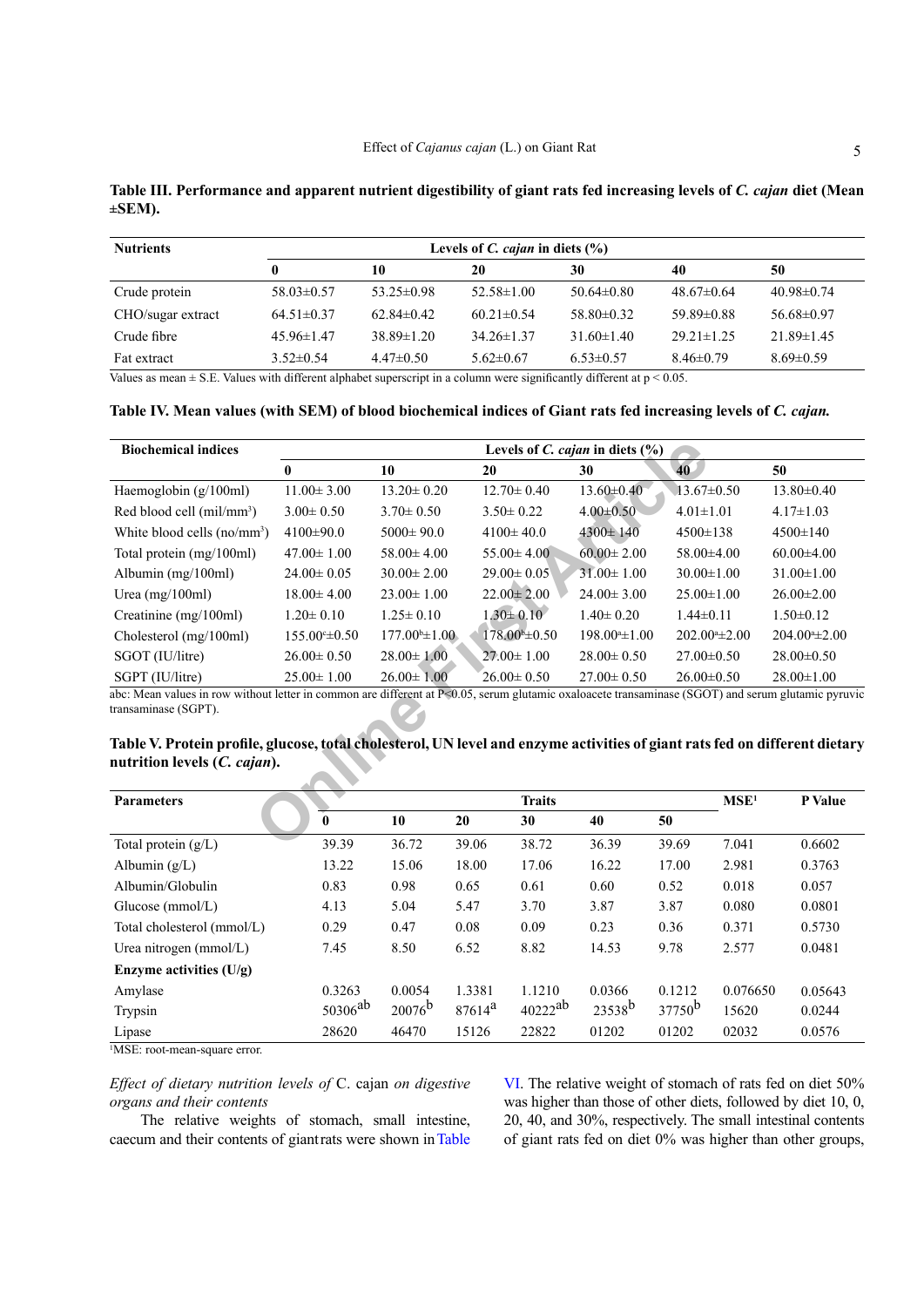| Relative weight (g/Kg)                                                                                          | SEM <sup>1</sup> P Value<br>Level of <i>C. cajan</i> in carcass traits $(\%)$ |                               |                                |                                                                                                              |                                                      |                               |       |        |  |
|-----------------------------------------------------------------------------------------------------------------|-------------------------------------------------------------------------------|-------------------------------|--------------------------------|--------------------------------------------------------------------------------------------------------------|------------------------------------------------------|-------------------------------|-------|--------|--|
|                                                                                                                 | $\bf{0}$                                                                      | 10                            | 20                             | 30                                                                                                           | 40                                                   | 50                            |       |        |  |
| Stomach                                                                                                         | 53.8 <sup>ab</sup>                                                            | 55.1 <sup>a</sup>             | 42.6 <sup>b</sup>              | 41.2 <sup>b</sup>                                                                                            | $42.4^{b}$                                           | 61.3 <sup>a</sup>             | 7.068 | 0.0120 |  |
| Stomach contents                                                                                                | 14.3                                                                          | 14.5                          | 15.2                           | 14.0                                                                                                         | 13.8                                                 | 15.0                          | 0.800 | 0.1835 |  |
| Small intestine                                                                                                 | 74.3                                                                          | 53.8                          | 55.6                           | 44.0                                                                                                         | 62.1                                                 | 58.1                          | 10.60 | 0.0545 |  |
| Small intestinal contents                                                                                       | 46.0 <sup>a</sup>                                                             | $34.2^{bc}$                   | 45.0 <sup>a</sup>              | $32.4^\circ$                                                                                                 | 40.7 <sup>ab</sup>                                   | $36.2^{bc}$                   | 3.073 | 0.0002 |  |
| Caecum                                                                                                          | 98.2 <sup>a</sup>                                                             | $64.2^\circ$                  | $67.4^\circ$                   | $86.5^{ab}$                                                                                                  | $66.3^{bc}$                                          | $84.2^{ab}$                   | 6.077 | 0.0001 |  |
| Caecum contents                                                                                                 | 17.3                                                                          | 15.4                          | 14.1                           | 16.0                                                                                                         | 14.4                                                 | 14.0                          | 1.265 | 0.0765 |  |
| Head                                                                                                            | $6.44 \pm 0.06^b$                                                             | $6.34 \pm 0.13^b$             | $7.55 \pm 0.13^a$              | $7.85 \pm 0.03^a$                                                                                            | $7.85 \pm 0.02^a$                                    | $8.00 \pm 0.13$ <sup>a</sup>  |       |        |  |
| Hind limb                                                                                                       | $10.28 \pm 0.12$                                                              | $12.12 \pm 0.12^b$            | $15.05 \pm 0.12^a$             | $14.77 \pm 0.12^a$                                                                                           | $15.05 \pm 0.12$ <sup>a</sup>                        | $16.00 \pm 0.12$ <sup>a</sup> |       |        |  |
| Fore limb                                                                                                       | $8.60 \pm 0.12^b$                                                             | $7.00 \pm 0.12$ <sup>c</sup>  | $10.06 \pm 0.12$ <sup>a</sup>  | $8.65 \pm 0.12^b$                                                                                            | $10.06 \pm 0.12$ <sup>a</sup>                        | $10.20 \pm 0.12$ <sup>a</sup> |       |        |  |
| <b>Breast</b>                                                                                                   | $0.57 \pm 0.12^b$                                                             | $1.212 \pm 0.12$ <sup>a</sup> | $1.3625 \pm 0.12$ <sup>a</sup> | $0.53 \pm 0.12^b$                                                                                            | $0.53 \pm 0.12$                                      | $1.30 \pm 0.12$ <sup>a</sup>  |       |        |  |
| Lumbar region                                                                                                   | $9.878 \pm 0.12$ <sup>c</sup>                                                 | $9.87 \pm 0.12$ <sup>c</sup>  | $15.04 \pm 0.12^a$             | $13.00 \pm 0.12^b$                                                                                           | $15.15 \pm 0.12$ <sup>a</sup>                        | $16.05 \pm 0.12$ <sup>a</sup> |       |        |  |
| Heart                                                                                                           | $0.18 \pm 0.05$                                                               | $0.18 \pm 0.05$               | $0.20 \pm 0.05$                | $0.23 \pm 0.05$                                                                                              | $0.24 \pm 0.05$                                      | $0.25 \pm 0.05$               |       |        |  |
| Lungs                                                                                                           | $0.31 \pm 0.06$                                                               | $0.46 \pm 0.06$               | $0.56 \pm 0.06$                | $0.56 \pm 0.06$                                                                                              | $0.47 \pm 0.05$                                      | $0.56 \pm 0.06$               |       |        |  |
| Kidneys                                                                                                         | $0.46 \pm 0.06^{\circ}$                                                       | $0.67 \pm 0.06^b$             | $0.74 \pm 0.06^a$              | $0.74 \pm 0.06^a$                                                                                            | $0.74 \pm 0.06^a$                                    | $0.80 \pm 0.06^a$             |       |        |  |
| Liver                                                                                                           | $2.01 \pm 0.03$ <sup>c</sup>                                                  | $2.54 \pm 0.06$ <sup>b</sup>  | $2.83 \pm 0.06^a$              | $2.50 \pm 0.04^b$                                                                                            | $2.85 \pm 0.04^a$                                    | $2.87 \pm 0.06^a$             |       |        |  |
| Visceral organs                                                                                                 | $16.34 \pm 0.06$ <sup>c</sup>                                                 | $26.40\pm.06^{\rm b}$         | $27.03 \pm 0.06^a$             | $14.00 \pm 0.06$ <sup>d</sup>                                                                                | $26.50\pm0.06^b$                                     | $28.35 \pm 0.06^a$            |       |        |  |
| abc: Mean values in rows without letter in common are different at $P < 0.05$                                   |                                                                               |                               |                                |                                                                                                              |                                                      |                               |       |        |  |
| while in that of caecum, giant rats fed on 0% diet was                                                          |                                                                               |                               |                                | growth, this is in agreement with the work of Alagbaosc                                                      |                                                      |                               |       |        |  |
| higher than other groups (Table VI). The relative weight                                                        |                                                                               |                               |                                | <i>et al.</i> (2015).                                                                                        |                                                      |                               |       |        |  |
| of stomach of giant rats fed on 50% diet was higher than                                                        |                                                                               |                               |                                |                                                                                                              | The feed conversion ratio (FCR) for all the rats fed |                               |       |        |  |
| every other group.                                                                                              |                                                                               |                               |                                | with <i>C. cajan</i> diet were lower than that of the control for                                            |                                                      |                               |       |        |  |
|                                                                                                                 |                                                                               |                               |                                | the entire period of the experiment. The feed efficiency                                                     |                                                      |                               |       |        |  |
| Carcass traits and meat quality                                                                                 |                                                                               |                               |                                | Ratio (FER) which is the reverse of FCR was increased<br>progressively like the weight gain. The FCR and FER |                                                      |                               |       |        |  |
| No significant difference was observed for the weights<br>of heart and lungs between treatments. The weights of |                                                                               |                               |                                | mointained the trend throughout the experiment and were                                                      |                                                      |                               |       |        |  |

<span id="page-5-0"></span>**Table VI. The weight of digestive organs head, limbs, breast, lumbar region and several organs affected by different dietary nutrition levels of** *C. cajan.*

#### *Carcass traits and meat quality*

No significant difference was observed for the weights of heart and lungs between treatments. The weights of kidneys and liver of giant rats fed *C. cajan* diets were significantly higher than those in the control diet (P<0.05). There were no significant effects  $(P > 0.05)$  on juiciness, flavour, tenderness and overall acceptance among the meat samples from giant rats fed 0, 10, 20, 30, 40 or 50% *C. cajan* supplemented diet [\(Table](#page-5-0) VI).

## **DISCUSSION**

The study showed that the weight gain of the experimental giant rats increased progressively from 10%. The measure of the increase in the weights of giant rats fed with graded levels of *C. cajan* was higher than that of the control. This shows that the nutrients of the supplemented diet *C.cajan* (protein, sugar, fibre) plays a vital role in

The feed conversion ratio (FCR) for all the rats fed with *C. cajan* diet were lower than that of the control for the entire period of the experiment. The feed efficiency Ratio (FER) which is the reverse of FCR was increased progressively like the weight gain. The FCR and FER maintained the trend throughout the experiment and were indicative of the growth of the animals progressively across the different concentrations. Similar results have been demonstrated by [Alagbaoso](#page-6-1) *et al*. (2015).

The digestibility coefficient of the protein decreased with increasing concentration. It implies that more the protein in the feed, the more the protein given out. The digestibility coefficient of fat was almost in the reverse order to that of protein. This showed that the more the fat consumed, the less the fat passed out and vice versa. This is in line with the findings of [Dijkstra](#page-7-12) *et al*. (2005); which postulated that animals digest a lager percentage of the nutrients in their feed when fed restrictedly than when they receive full or abundant feed. The digestibility coefficient of carbohydrate and fiber appears to be in reverse order as that of protein ([Fanimo and Oluseyi, 2003\)](#page-7-13).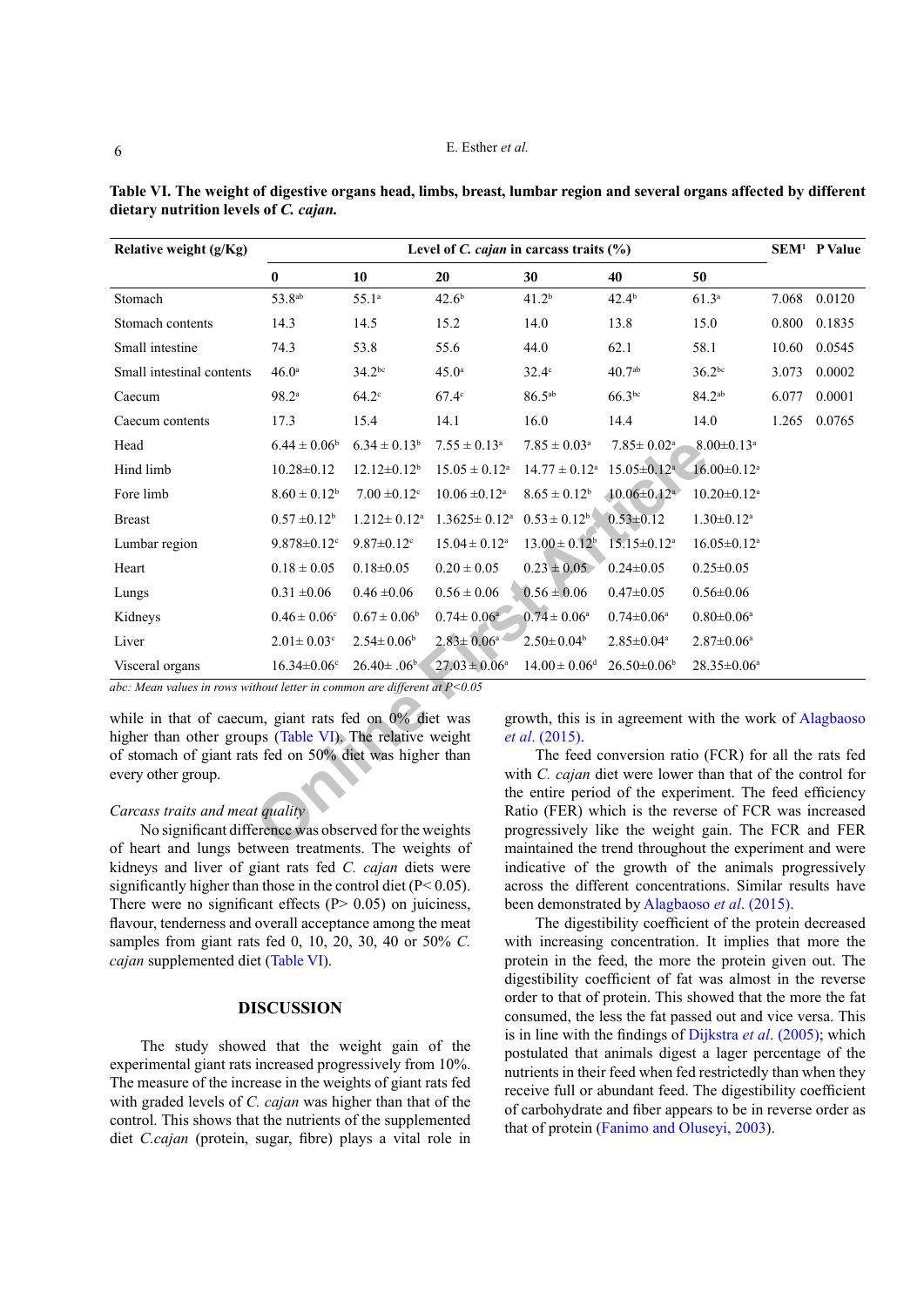The result of the growth study showed that the growth rate increased progressively across the different concentrations of *C. cajan* in the feed and as such, *C. cajan*  has positive effect on the growth performance of giant rats. This agreed with the works of Li *et al*. [\(2002\)](#page-7-6) and [Yassein](#page-8-2) *et al*[. \(2011\)](#page-8-2) in similar studies with rabbit.

Example the end control diet was higher than<br>
The observation that weights<br>
in the relative weights of stomach<br>
me and caecum contents have no<br>
giant rats were not significantly<br>
il distes (P>0.05). The results showed the Productive performance result of average daily gain (ADG), average daily feed intake and F/G rate of giant rats is influenced by dietary protein, fibre and energy/sugar. No significant difference was detected for the average daily feed intake in all groups. Our results were similar to those reported by Dias *et al*[. \(2000\)](#page-7-14), Li *et al*[. \(2002\)](#page-7-6) and [Yassein](#page-8-2) *et al*[. \(2011\)](#page-8-2). The relative weight of stomach of giant rats fed on diet 50% was higher than those of other diets, while caecum of giant rats fed on control diet was higher than other groups. However, the relative weights of stomach contents, small intestine and caecum contents have no significant changes in all diets (P>0.05). The results showed that the amount of CF consumed as the optimal dietary fibre level was encouraging since the fibre is the most essential nutrient for giant rats. The results were similar to those reported by Tao and Li (2005) and Chao and Li [\(2008\)](#page-7-15). The activities of small intestine amylase, trypsin and lipase in giant rats showed that the activities of small intestine trypsin of giant rats fed on 20% diet were higher than in other diets, while there were no significant changes in the activities of small intestine amylase and lipase. These results confirmed those of previous experimental results (Li *et al*[., 2004](#page-7-16)). The protein profile, glucose, total cholesterol, UN level and enzyme activities of giant rats in all groups reflect the effect of dietary nutrient level on metabolism and absorption. It is evident that the values of plasma total protein, albumin, Albumin/Globulin ratio, glucose, total cholesterol and UN revealed non-significant changes between all groups  $(P>0.5)$ . This result is closely associated with those previously recorded in rabbits by Yassein *et al*[. \(2011\).](#page-8-2)

As shown in the digestibility study, the mechanisms directing the growth responses observed in the giant rats appear to be unrelated to nutrient digestibility. Although the growth rates of giant rats fed diets containing 20 and 30% *C. cajan* were better, there was no advantage in digestibility of *C. cajan* diets over the control. The superior performance of giant rats fed *C. cajan* diets was corroborated by the numerical increase in serum total protein and albumin. Total protein and albumin are good indices of the quality of dietary proteins. The cholesterol values for giant rats on the *C. cajan* diets were quite high. There were no significant differences in the blood urea concentration. According to [Oduguwa](#page-8-8) *et al*. (2000), three factors influence blood urea concentration: the quantity of protein in the diet, the quality of fibre in the diet, and the time of sampling after feeding. These three factors were similar in the dietary treatments except the quality of the protein mixture. It is evident that the values of plasma total protein, albumin, Albumin/Globulin ratio, glucose, total cholesterol and UN revealed non-significant changes between all groups, even the enzymatic activities did not show any trend (P>0.5). This result is closely related with works previously recorded in rabbits by [Yassein](#page-8-2) *et al*. [\(2011\)](#page-8-2) and Liu *et al*[. \(2012\)](#page-7-16), but none has been recorded in giant rats (*Cricetomys gambianus*). The hind limb and lumber region are the most economically important portions of the carcass and also provide the greatest portions of edible meat in giant rats. Inclusion of *C. cajan* supplemented diets consistently increased the relative weight of these two cut parts.

The observation that weights of lungs and heart in the giant rats were not significantly different further support the adequacy of the *C. cajan* diets. Green *et al*[. \(1986\)](#page-7-17) demonstrated that growth of organs can be inhibited when insufficient protein and amino acids are available. In our study the protein digestibility of the diets was normal. Contrarily, feeding with *C. cajan* elicited higher (P< 0.05) weights of kidneys and liver.

Generally, the sensory evaluation ratings of the meat from giant rats on the treatments were similar, indicating no adverse effect of feeding *C. cajan* diet on giant rats.

#### **CONCLUSION**

This study showed that inclusion of *C. cajan* in giant rat dietary feed has no adverse effect on the performance, development of digestive organs, protein digestibility and carcass taste and quality and so recommended in giant rat feed supplement up to 25% dry matter.

#### **ACKNOWLEDGEMENT**

The Head of Department of Zoology and Environmental Biology is highly appreciated for approval of research space.

#### *Statement of conflict of interest*

The authors have declared no conflict of interest.

## **REFERENCES**

- <span id="page-6-0"></span>Aiyeloja, A.A. and Bello, O.A., 2006. Ethnobotanical potentials of common herbs in Nigeria: A case study of Enugu state. *Educ. Res. Rev. Acad. J.*, **1**: 16-22.
- <span id="page-6-1"></span>Alagbaso, S.O., Nwosu, N.J., Njoku, N.E., Ojukwu, M., Okafor, D.C. and Eluchie, N.C., 2015. Growth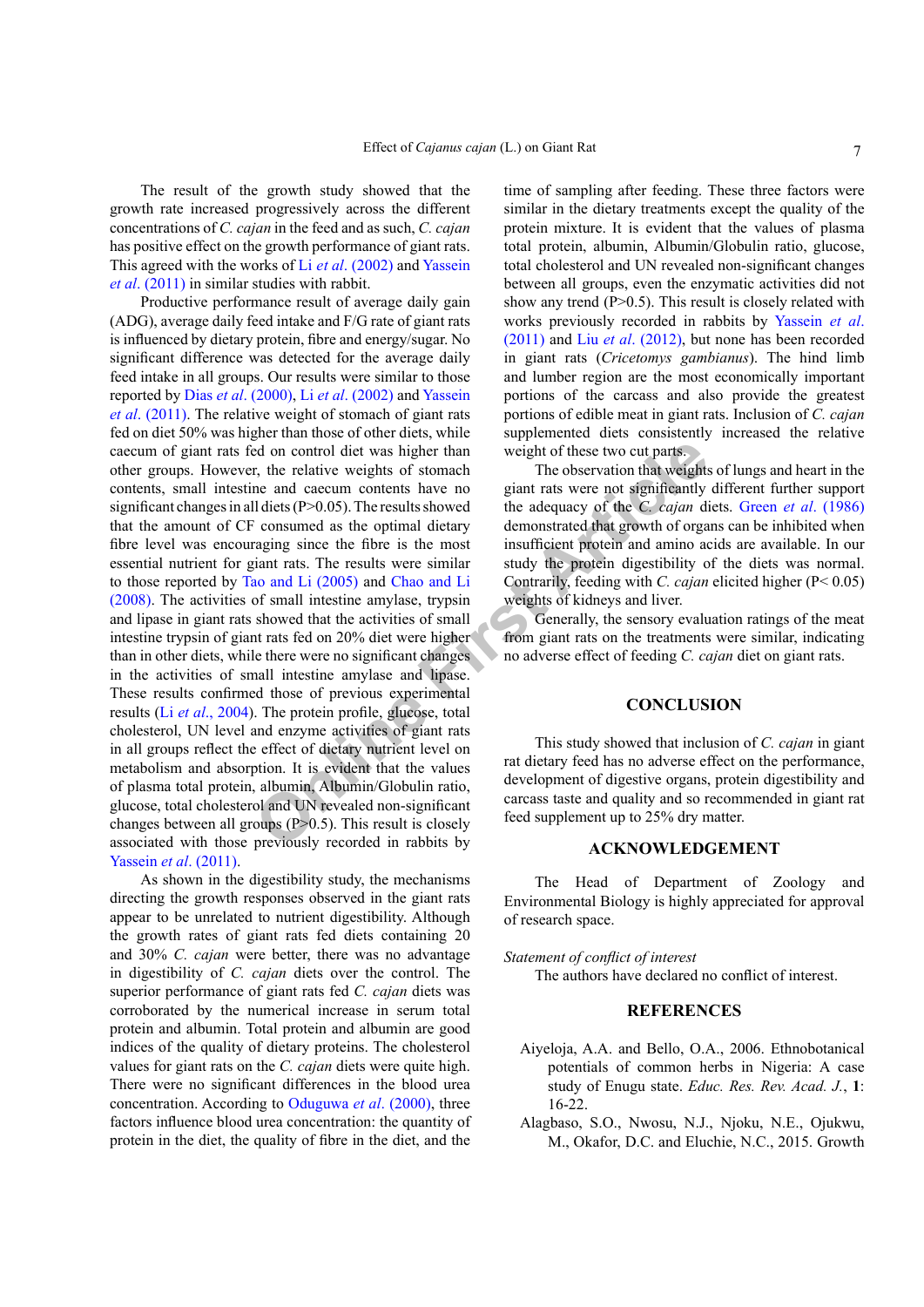#### E. Esther *et al.*

performance and hematology of albino rats fed varying inclusions of autoclaved *canavalia*  plagiosperm piper seed meal-based diet. *Am. J. Fd. Nutr.,* **5**: 35-48.

- AOAC, 1995. *Official methods of analysis*. 15<sup>th</sup> Edition, Washington D.C. *Assoc. Off. Anal. Chem*., pp. 345- 389.
- Bisi, A., Out, C. and Adesola, V.A., 2007. Effect of raw and roasted wild *Afzelia africana* seed meal based diets on broiler chickens. *Int. J. Poultr. Sci.,* 6: 1164-1171. DOI: 10.3923/ijps.2007.27.30
- <span id="page-7-7"></span>Brown, M.E., 1975. *Experimental studies on growth. Physiology of fishes*. Academic press, London. pp. 401.
- Carlos, de B. and Julian, W., 2010. *Nutrition of the rabbit*, 2nd edition, CAB International, www.cabi. [org](http://www.cabi.org )
- <span id="page-7-15"></span>Chao, H. and Li, F., 2008. Effect of level of fibre on performance and digestion traits in growing rabbits. *Anim. Feed Sci. Technol.,* **144**: 279-291. <https://doi.org/10.1016/j.anifeedsci.2007.10.007>
- <span id="page-7-11"></span>Daniels, W., 1995. *Biostatistics: A foundation for health sciences*, 5th Edition, Mc-Graw-Hill Book Company.
- <span id="page-7-14"></span>De Blas, C., García, J. and Carabano, R., 1999. Role of fibre in rabbit diets. *Rev. Annu. Zootecnol.,* **48**: 3-13. <https://doi.org/10.1051/animres:19990101>
- <span id="page-7-4"></span>Julian, W., 2010. *Nutrition of the*<br>
on, CAB International, www.cabi.<br>
F., 2008. Effec[t](https://doi.org/10.4314/agrosh.v15i1.3) of level of fibre<br>
e and digestion traits in growing<br>
Freed Sci. Technol., 144: 279-291.<br>
Feed Sci. Technol., 144: 279-291.<br>
Clin. Ph Dias, J., Ferreira, W., Santiago, G., Valente, S. and Colares, F., 2000. Decreasing levels of protein in diets supplemented with enzymatic complex for growing rabbits. 1-productive performance. *Arq. Brasil. med. Vet. Zootec.*, **52**: 160-166. https://doi. [org/10.1590/S0102-09352000000200014](https://doi.org/10.1590/S0102-09352000000200014)
- <span id="page-7-12"></span>Dijkstra, J., Forbes, J.M. and Frence, J., 2005. *Quantitative aspects of ruminant digestion and metabolism*. CAB. Int., Wallingford, U.K. https:// [doi.org/10.1079/9780851998145.0000](https://doi.org/10.1079/9780851998145.0000)
- <span id="page-7-2"></span>Duker-Eshun, G., Jaroszewski, J.W., Asomaning, W.A., Oppong-Boachie, F. and Christensen, S.B., 2004. Antiplasmodial constituents of *Cajanus cajan*. *Phytother. Res.*, **18**: 128-130. [https://doi.](https://doi.org/10.1002/ptr.1375) [org/10.1002/ptr.1375](https://doi.org/10.1002/ptr.1375)
- Duncan, D.B., 1955. Multiple range and multiple F- tests. *Biometrics*, **11**: 1- 24. [https://doi.](https://doi.org/10.2307/3001478) [org/10.2307/3001478](https://doi.org/10.2307/3001478)
- <span id="page-7-3"></span>Ekeh, F.N., Eyo, J.E., Onah, I.O. and Atama, C.I., 2013. Effectiveness of botanical powders against *Callosobruchus maculatus* (Coleoptera: Bruchidae) in some stored leguminous grains under laboratory conditions. *Afr. J. Biotechnol.,* **12**: 1384-1391. h[ttps://doi.org/10.5897/AJB12.2784](https://doi.org/10.5897/AJB12.2784)
- <span id="page-7-13"></span><span id="page-7-9"></span>Fanimo, A.O. and Oluseyi O., 2003. Growth

performance, nutrient digestibility and carcass characteristic of growing rabbits fed cashew apple waste. *Livest. Res. Rural Develop.*, **15**: Article #58 <http://www.lrrd.org/lrrd15/8/fani158.htm>

- <span id="page-7-17"></span>Green, G.M., Levan, V.H. and Liddle, R.A., 1986. Interaction of dietary protein and trypsin inhibitor on plasma cholecystokinin and pancreatic growth in rats. In: *Nutritional and toxicological significance of enzyme inhibitors in foods* (ed. Friedmann M), Plenum Press, New York. [https://](https://doi.org/10.1007/978-1-4757-0022-0_7) [doi.org/10.1007/978-1-4757-0022-0\\_7](https://doi.org/10.1007/978-1-4757-0022-0_7)
- <span id="page-7-0"></span>Grover, J.K., Yadav, S. and Vats, V.J., 2002. Medicinal plants of India with anti-diabetic potential. *J. Ethnopharmacol.*, **81***:* 81-100. [https://doi.](https://doi.org/10.1016/S0378-8741(02)00059-4) [org/10.1016/S0378-8741\(02\)00059-4](https://doi.org/10.1016/S0378-8741(02)00059-4)
- <span id="page-7-1"></span>Huang, G.Y., Liao, X.Z., Liao, H.F., Deng, S.J., Tan, Y.H. and Zhou, J.Y., 2006. Studies on water-soluble extracts from *Cajanus cajan* leaf against hypoxicischemic brain damage. *Tradit. Chinese Drug Res. Clin. Pharmacol.*, **17**: 172-174.
- <span id="page-7-8"></span>Ingweye, J.N., 2015. Nutrient digestibility and biochemical indices of rats fed Gmelina fruit pulp incorporated diet. *Agrosearch,* **15**: 47-58. [https://](https://doi.org/10.4314/agrosh.v15i1.3) doi.org/10.4314/agrosh.v15i1.3
- <span id="page-7-16"></span><span id="page-7-10"></span><span id="page-7-6"></span><span id="page-7-5"></span>Irlbeck, N.A., 2001. How to feed the rabbit (Oryctolagus cuniculus) gastrointestinal tract. *J. Anim. Sci.,* **79**: 343-346. [https://doi.org/10.2527/jas2001.79E-](https://doi.org/10.2527/jas2001.79E-SupplE343x)SupplE343x
	- Li, F., Jiang, W. and Wang, J., 2002. Effects of crude protein level on production performance of rex rabbit. *Chinese J. Rabbit Farm.,* **3**: 24.
	- Li, F., Lei, Q. and Zhang, X.L., 2004. *Comparative studies on growth performance, nutrient digestibility, immunity index and protease activities between weaning-2 month and 2-3 month New*  Zealand rabbits. Proceedings 8<sup>th</sup> World Rabbit Congress, September 7-10, Mexico. pp. 885-890.
	- Lipton, D. and Hanel, R., 2004. *Figuring production cost in finfish aquaculture*. Publication number: UM-SG-MAP-90: 02:10p, [http/www.mdsg-umd/](http/www.mdsg-umd/ ) assessed August 12, 2011.
	- Liu, L., Feng, D., Chen, G., Chen, M., Zheng, Q., Song, P., Ma, Q., Zhu, C., Wang, R., Qi, W., Huang, L., Xue, P., Li, B., Wang, X., Jin, H., Wang, J., Yang, F., Liu, P., Zhu, Y., Sui, S. and Chen, Q., 2012. Mitochondrial outer-membrane protein FUNDC1 mediates hypoxia-induced mitophagy in mammalian cells. *Nat. Cell Biol.,* **14**: 177–185. <https://doi.org/10.1038/ncb2422>
	- Obun, C.O. and Ayanwale, B., 2006. Utilization potential of *Afzelia africana* seed meal in the diet of starter broiler chicks. *Trop. J. Anim. Sci.,* **9**: 55-61.